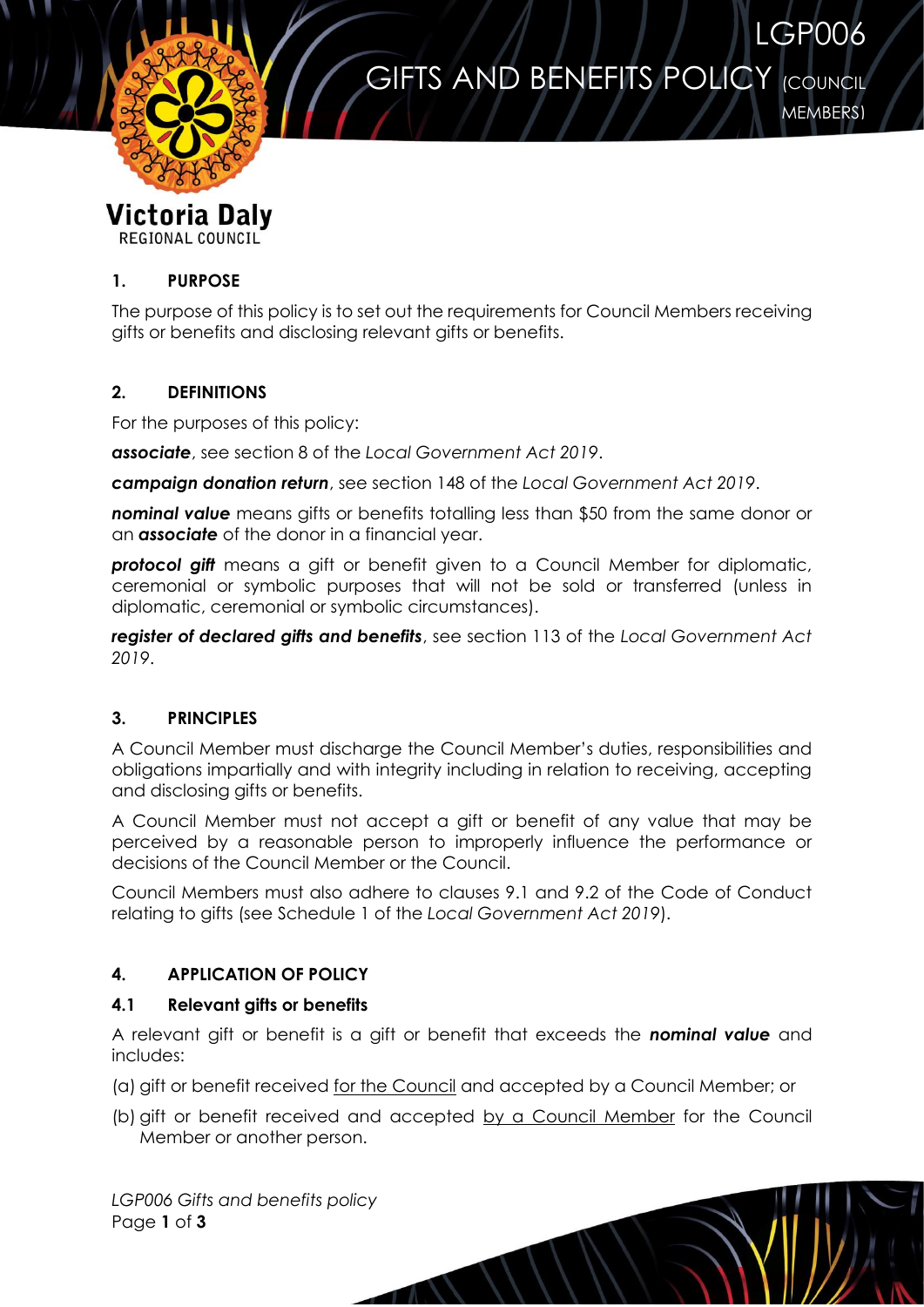

**Victoria Daly REGIONAL COUNCIL** 

## **4.2 Rejecting gifts or benefits**

If a Council Member has received any gift or benefit that breaches the principles at clause 3 above, the Council Member must reject the gift or benefit by returning it to the donor and respectfully explaining to the donor that acceptance of the gift or benefit would breach this policy.

## **4.3 Disclosure of relevant gifts or benefits**

If a Council Member has received a relevant gift or benefit, the Council Member must inform the CEO as soon as practicable after receipt and provide the following information in writing:

(a) name of the Council Member that received the relevant gift or benefit;

- (b) name of the donor (person and /or organisation) giving the gift or benefit;
- (c) date the gift or benefit was received;
- (d) description of the gift or benefit;
- (e) whether the gift or benefit is for the Council, the Council Member or another person (including the full name and relationship of the person to the Council Member, if applicable);
- (f) value (or estimated value) of the gift or benefit;
- (g) reason for the gift or benefit;
- (h) any other relevant details.

The CEO will record the details in the *register of declared gifts and benefits*.

### **4.4 Exemptions from disclosure**

The principles in clause 3 still apply to gifts or benefits that are exempted from disclosure in the list below.

The following gifts or benefits are exempted from disclosure under this policy:

- (a) a gift or benefit given to the Council Member by the Council;
- (b) a *protocol gift* given to a Council Member for the Council;
- (c) a gift or benefit given to the Council in relation to its status as a body corporate where no individual Council Member or Council Members are considered to have accepted the gift or benefit;